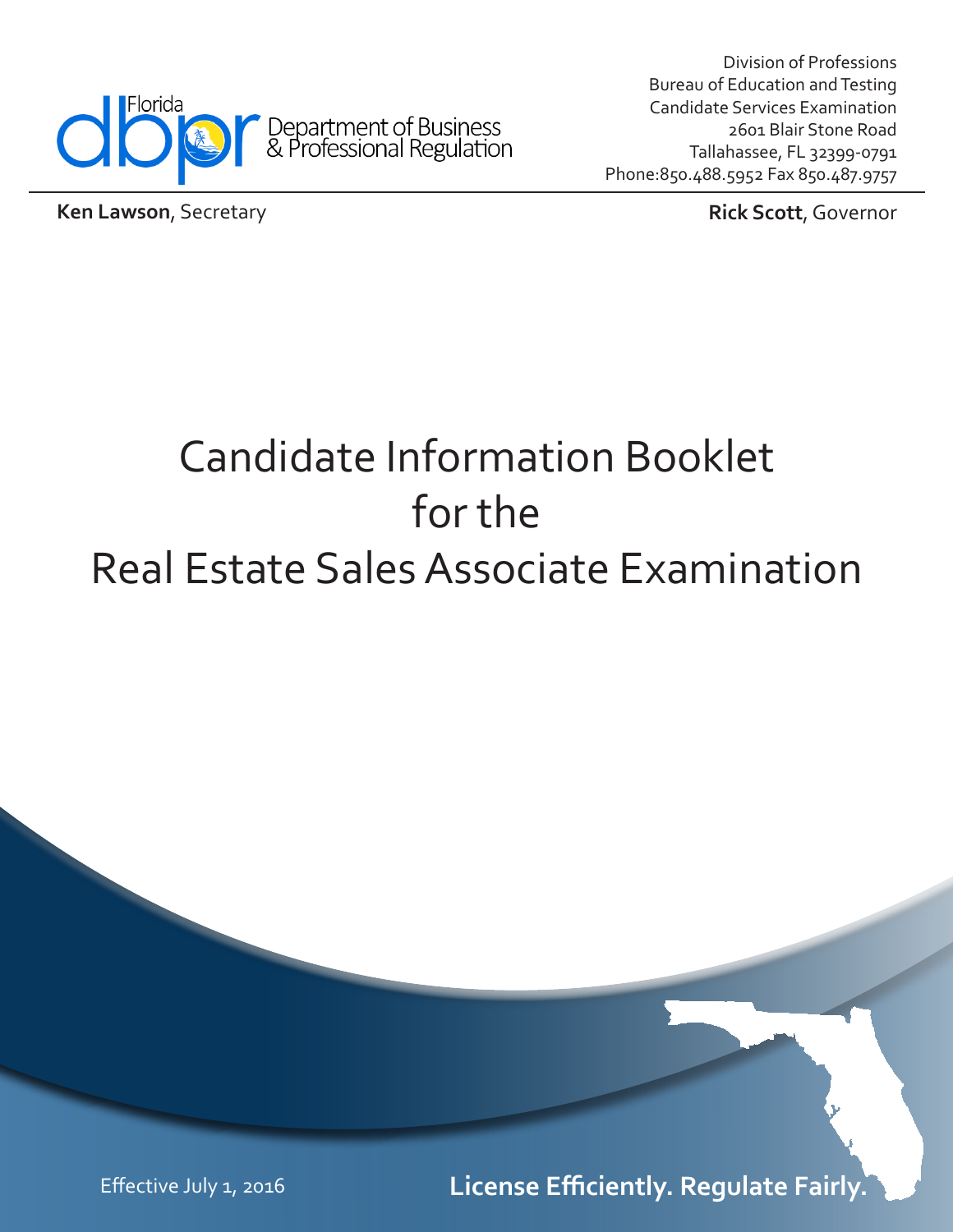# **Table of Contents**

#### STATEMENT OF NONDISCRIMINATORY POLICY

The Department of Business and Professional Regulation does not discriminate among candidates on the basis of age, sex, race, religion, national origin, handicap, or marital status.

#### PLEASE SAVE THIS DOCUMENT FOR FUTURE REFERENCE

Visit our website at: http://www.myfloridalicense.com/dbpr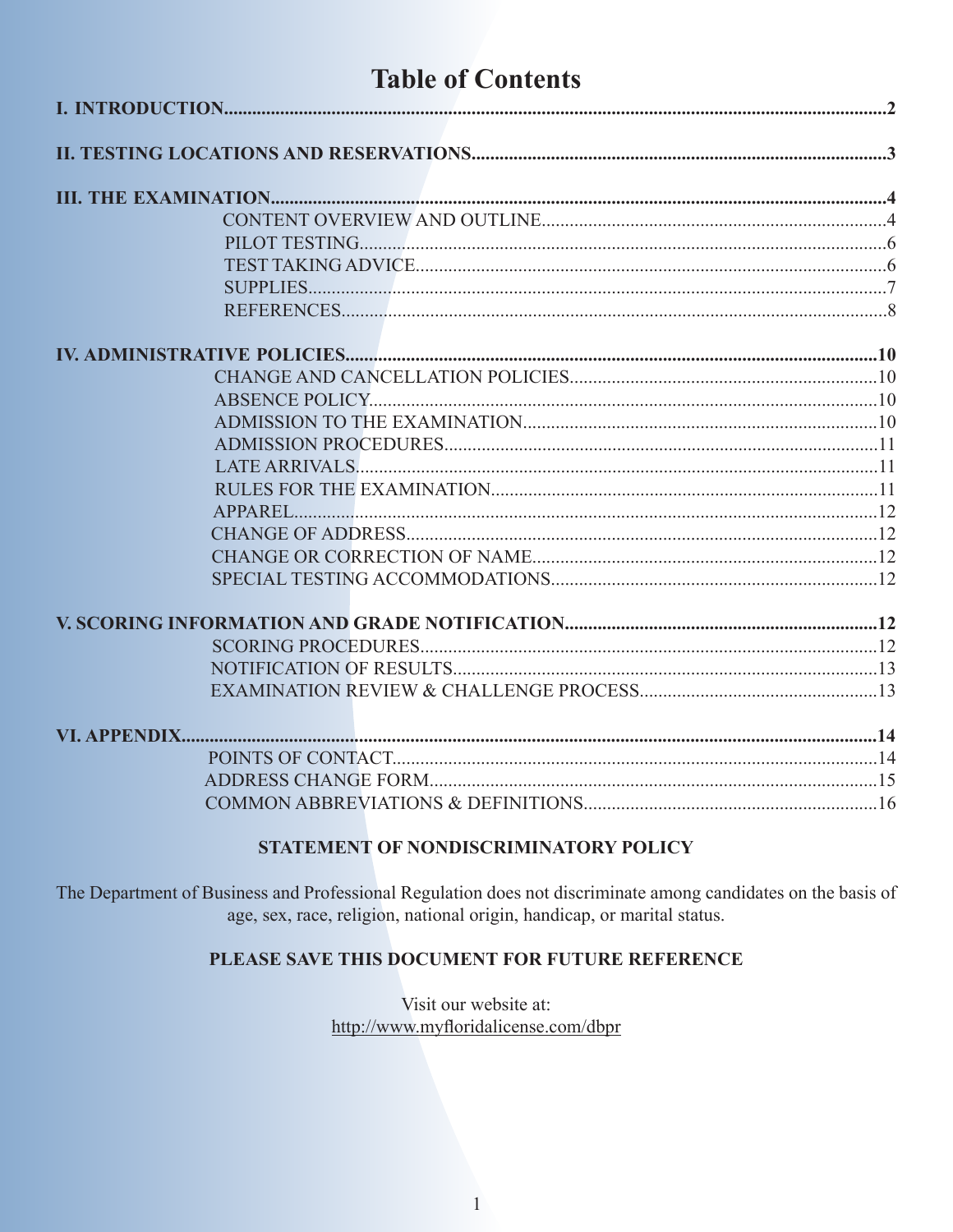#### **I. INTRODUCTION**

This Candidate Information Booklet (CIB) is designed to introduce Computer Based Testing and provide candidate information for this examination.

The Department of Business and Professional Regulation has retained the services of Pearson VUE to schedule, administer, score and report the results for computer based testing. Pearson VUE is a leading provider of assessment services to regulatory agencies and national associations and offers licensing and credentialing support services to associations, state agencies, and private industry.

Your examination(s) will be administered on an electronic testing system. The testing system eliminates the use of paper, pencil and answer sheets. Candidates input their responses by entering the answer of their choice (A, B, C or D). Before you begin the examination, you will have an opportunity to go through a tutorial on the computer. The computer is very simple to operate; it should only take you a few minutes to learn to use it.

The screen features a variety of function buttons to help candidates navigate through the examination. The function buttons are located in the same position throughout the test.

Candidates can mark a question for review, move forward or backward one question at a time, or move to a specific question.

The summary screen, which can be accessed at any time during the examination, shows candidates the following:

- **•** Number of questions answered
- **•** Number of questions unanswered and/or skipped
- **•** Time remaining for the examination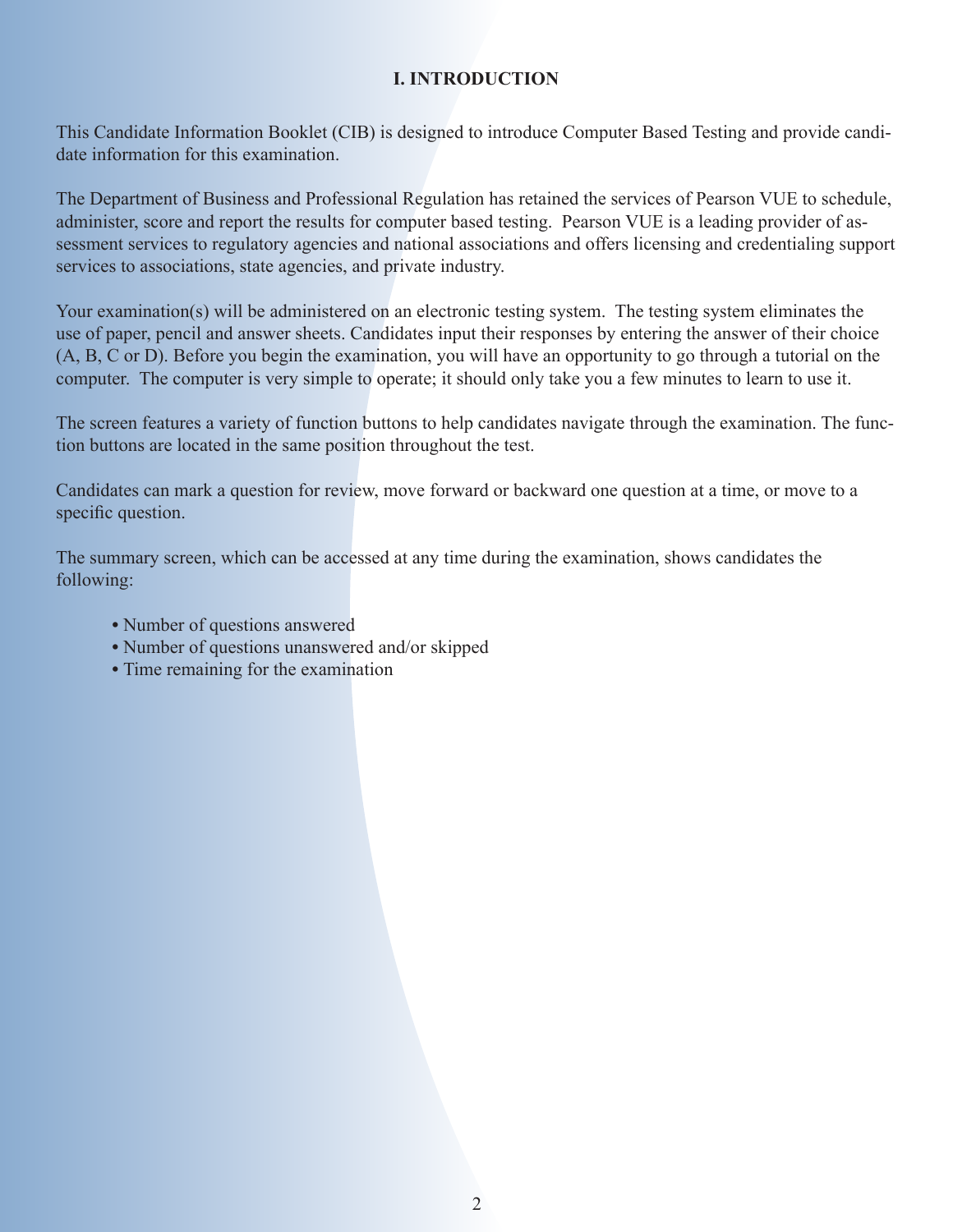#### **II. TESTING LOCATIONS AND RESERVATIONS**

[To locate a Pearson VUE Test Center near you, as well as to check that site's availability, use this link to view](http://www.pearsonvue.com/fl/dbpr/)  the vendor web site for more details.

#### **MAKING YOUR TEST RESERVATIONS**

*Candidates that already know their candidate identification number are reminded that they do not have to wait for a "Confirmation"/"Authorization" letter to make their reservation.*

#### **TELEPHONE OR INTERNET RESERVATIONS**

Call: 1-888-204-6289 and a Pearson VUE Customer Care Associate will help you to select a convenient examination date and location and answer any question you may have. The best times to call for a reservation are: Monday – Friday (8am – 11pm), Saturday (8am – 5pm), and Sunday (10am – 4pm). You may register as far in advance as you would like to test based on seat availability. However, it is strongly recommended you call at least five (5) business days before the examination date desired since reservations are made on a first-come, first-served basis.

Candidates may register via the Internet. You may submit a request via the Internet to Pearson VUE website at http://www.PearsonVUE.com twenty-four (24) hours a day, seven (7) days a week, provided you include a credit card number, electronic check or voucher, and valid email address. A reservation confirmation will be returned to you via email. Examination reservations may be canceled or changed via the Internet.

Please have the following information when you call to make an examination reservation:

- •Your Authorization Notice
- •Candidate Identification number listed on your authorization notice
- •Your full name, address and a daytime telephone number
- •The location of the test center you desire
- •The name of the examination you will be taking
- •Credit card number, check, or voucher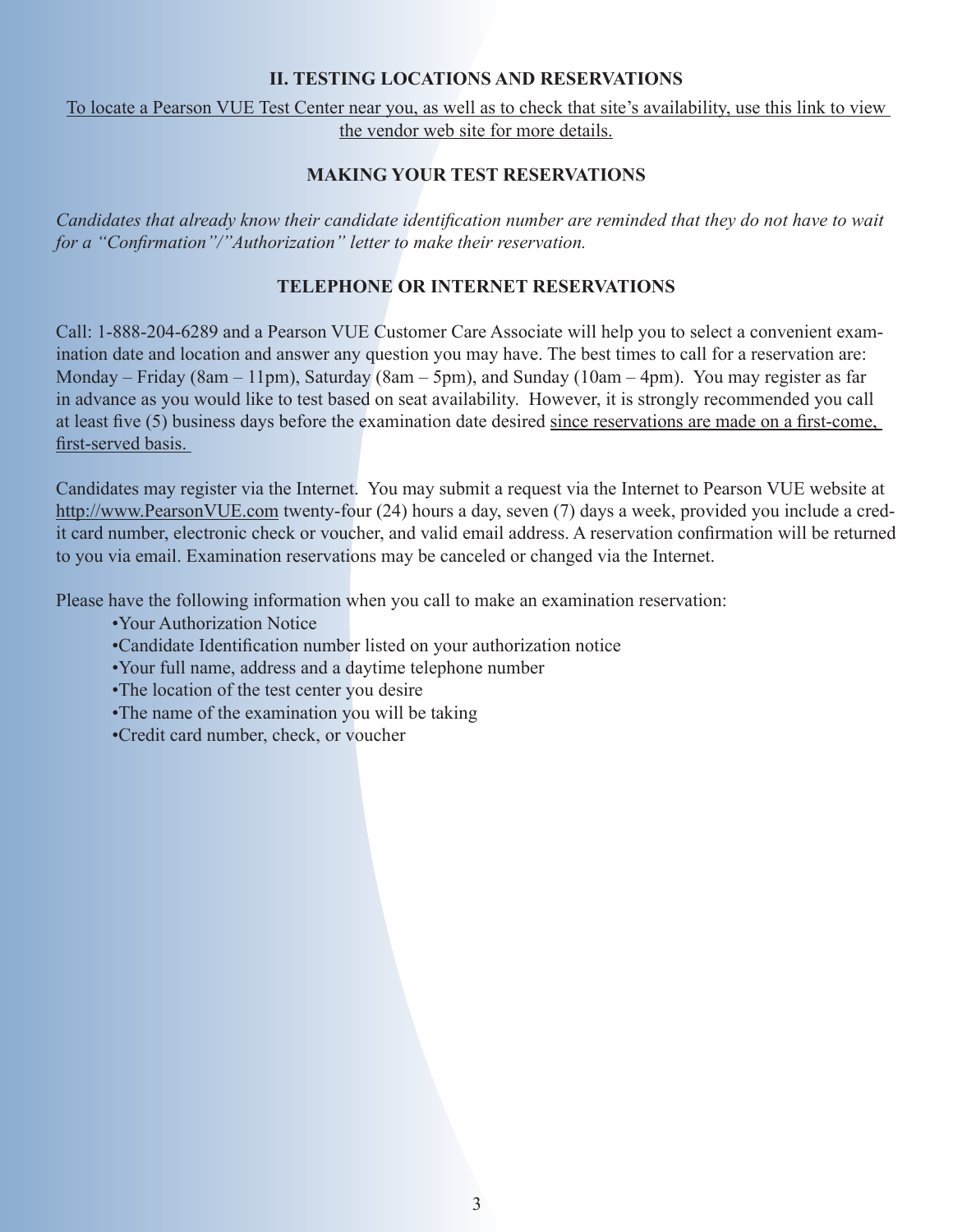#### **III. THE EXAMINATION**

#### **CONTENT OVERVIEW AND OUTLINE**

This is a closed book examination. Reference materials will not be allowed in the test room at the time of the examination. No written material other than that issued at the time of testing will be permitted.

 The Sales Associate examination shall be based upon a knowledge, understanding and application of real estate principles and practices, real estate law, and real estate mathematics as provided in Chapter 475, Part I, Florida Statutes, and Chapter 61J2, Florida Administrative Code. The examination consists of one hundred multiple choice questions. Candidates are given a total of three and a half hours to complete the examination. The examination consists of questions covering nineteen content areas. The content areas, descriptions of each content area, and the percentage of the examination that covers each of these content areas are as follows:

I. The Real Estate Business (1%)

- A. An Introduction to the Real Estate Business
- B. Real Estate Brokerage
- C. Development and Construction
- D. The Role of Government
- E. Professional Organizations
- II. License Law and Qualifications for Licensure (6%)
	- A. Historical Perspective of Florida Real Estate License Law
	- B. Statutes and Rules Important to Real Estate
	- C. General Licensing Provisions
	- D. Sales Associate Qualifications for Licensure
	- E. Post-Licensing Education
	- F. Continuing Education
	- G. Broker Requirements
	- H. Registration and Licensure
	- I. Real Estate Services
	- J. Individuals Who Are Exempt from a Real Estate License
- III. Real Estate License Law and Commission Rules (2%)
	- A. Florida Real Estate Commission
	- B. Department of Business and Professional Regulation (DBPR)
		- 1. Real Estate Regulation
- IV. Authorized Relationships, Duties and Disclosures (7%)
	- A. Law of Agency
	- B. Brokerage Relationships in Florida
		- 1. Transaction Broker
		- 2. Single Agent
		- 3. No Brokerage Relationship
		- 4. Transition to Transaction Broker
- C. Misrepresentation and Fraud
- D. Professional Ethics
- E. Sales Associate to Broker
- V. Real Estate Brokerage Activities and Procedures (12%)
	- A. Brokerage Offices
	- B. Advertising
	- C. Escrow or Trust Accounts- General Rules 1. Broker Held
		- 2. Attorney/Title Company Held
	- D. Rental Information and Lists
	- E. Broker's Commission
		- 1. Anti-Trust Laws
		- 2. Lien Law on Real Property
		- 3. Sales Associate Commission
		- a. Math-Commission
		- 4. Kickbacks
		- 5. Change of Employer
	- F. Types of Business Entities That May or May Not Register
		- 1. Sole Proprietorship
		- 2. Partnerships
		- 3. Corporation
		- 4. LLC- Limited Liability Company
	- G. Trade Names
	- H. Unlicensed Assistants
- VI. Violations of License Law, Penalties and Procedures (2%)
	- A. Complaint Process- Seven Steps
	- B. Violations and Penalties
		- 1. Grounds for Denial
		- 2. Grounds for Suspension
		- 3. Grounds for Revocation
	- C. Types of Penalties
	- D. Real Estate Recovery Fund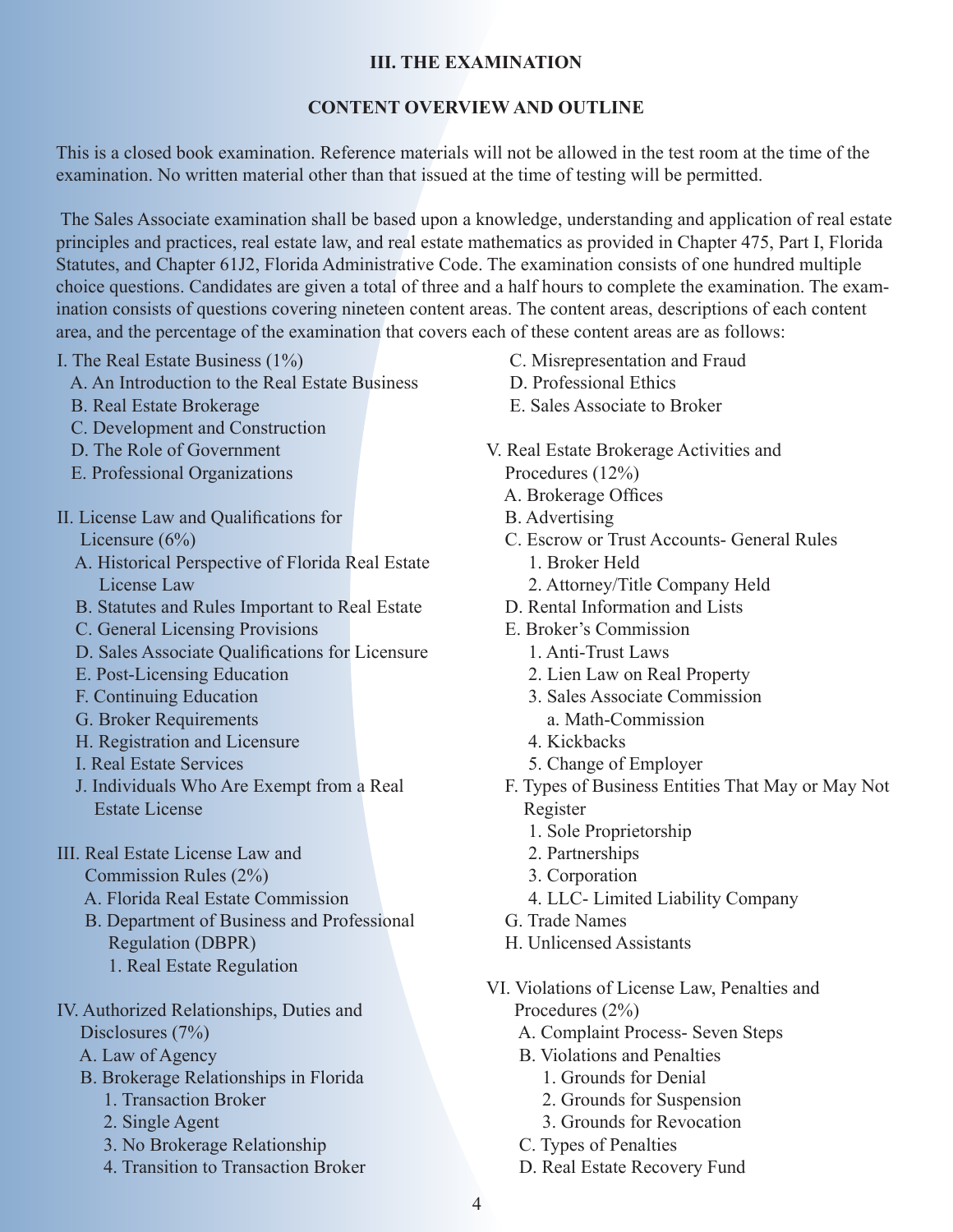- E. Legal Terms to Know
- F. Disciplinary Guidelines
- VII. Federal and State Laws Pertaining to Real Estate  $(4%)$ 
	- A. Federal and State Fair Housing Law
	- B. Federal Laws Regarding Land and the Environment
	- C. Federal Laws Regarding Mortgage Lending
	- D. Florida Residential Landlord and Tenant Act
		- 1. Security Deposit
		- 2. Advance Rentals
		- 3. Commingling
- VIII. Property Rights: Estates, Tenancies; Condominiums, Cooperatives, Community Development Districts, Homeowner Associations, and Time-Sharing (8%)
	- A. The Nature of Property
		- 1. Physical Components
		- 2. Personal Property
	- B. General Property Rights
	- C. Estate and Tenancies
		- 1. Fee Simple
		- 2. Life Estate
		- 3. Tenancy at Will
		- 4. Tenancy at Sufferance
		- 5. Tenancy in Common
		- 6. Joint Tenancy
		- 7. Tenancy by the Entireties
	- D. Homestead
		- 1. Protection of Homestead
		- 2. Tax Exemption
	- E. Cooperatives, Condominiums, and Time Sharing
- IX. Titles, Deeds, and Ownership Restrictions (7%)
	- A. Title to Real Property
	- B. Acquiring Legal Title
		- 1. Voluntary Alienation
		- 2. Involuntary Alienation
		- 3. Types of Notice
		- 4. Condition of Title
	- C. Deeds
		- 1. Clauses- Deed
		- 2. Statutory Deeds
		- 3. Special Purpose Deeds
	- D. Ownership Limitations and Restrictions
		- 1. Easements
		- 2. Leases
- 3. General and Specific Liens
- 4. Public/Government Restrictions
- 5. Deed Restrictions
- X. Legal Descriptions (5%)
	- A. Purposes of Legal Descriptions
	- B. Types of Legal Descriptions
		- 1. Metes and Bounds
		- 2. Lot and Block
		- 3. Government Survey System
		- 4. Math- Legal Description
- XI. Real Estate Contracts (12%)
	- A. Preparation of Contracts
	- B. Essentials of a Contract
	- C. Statute of Frauds
	- D. Statute of Limitations
	- E. Transfer of Real Property
	- F. Contract Categories
	- G. Contract Negotiation
	- H. Termination of Contracts
	- I. Contracts Important to Real Estate
		- 1. Listing Contracts a. Brokers Compensation
		- 2. Buyer-Broker Agreement
		- 3. Option Contracts
		- 4. Sale and Purchase Contracts
		- 5. Mandatory Disclosures
			- a. Material Defects
			- b. Radon Gas
			- c. Lead-based Paint
			- d. Energy Efficiency Brochure
			- e. Home Owners Association
			- f. Property Tax
			- g. Building Code
- XII. Residential Mortgages (9%)
	- A. Legal Theories of Mortgages
	- B. Loan Instruments
	- C. Mortgage Clauses
	- D. Types of Mortgage Loans
		- 1. FHA
		- 2. VA
		- 3. Conventional
	- E. Methods of Purchasing Mortgaged Property
	- F. Other Types of Financing
	- G. Qualifying the Buyer
	- H. Math- Finance
- XIII. Types of Mortgages and Sources of Financing (4%)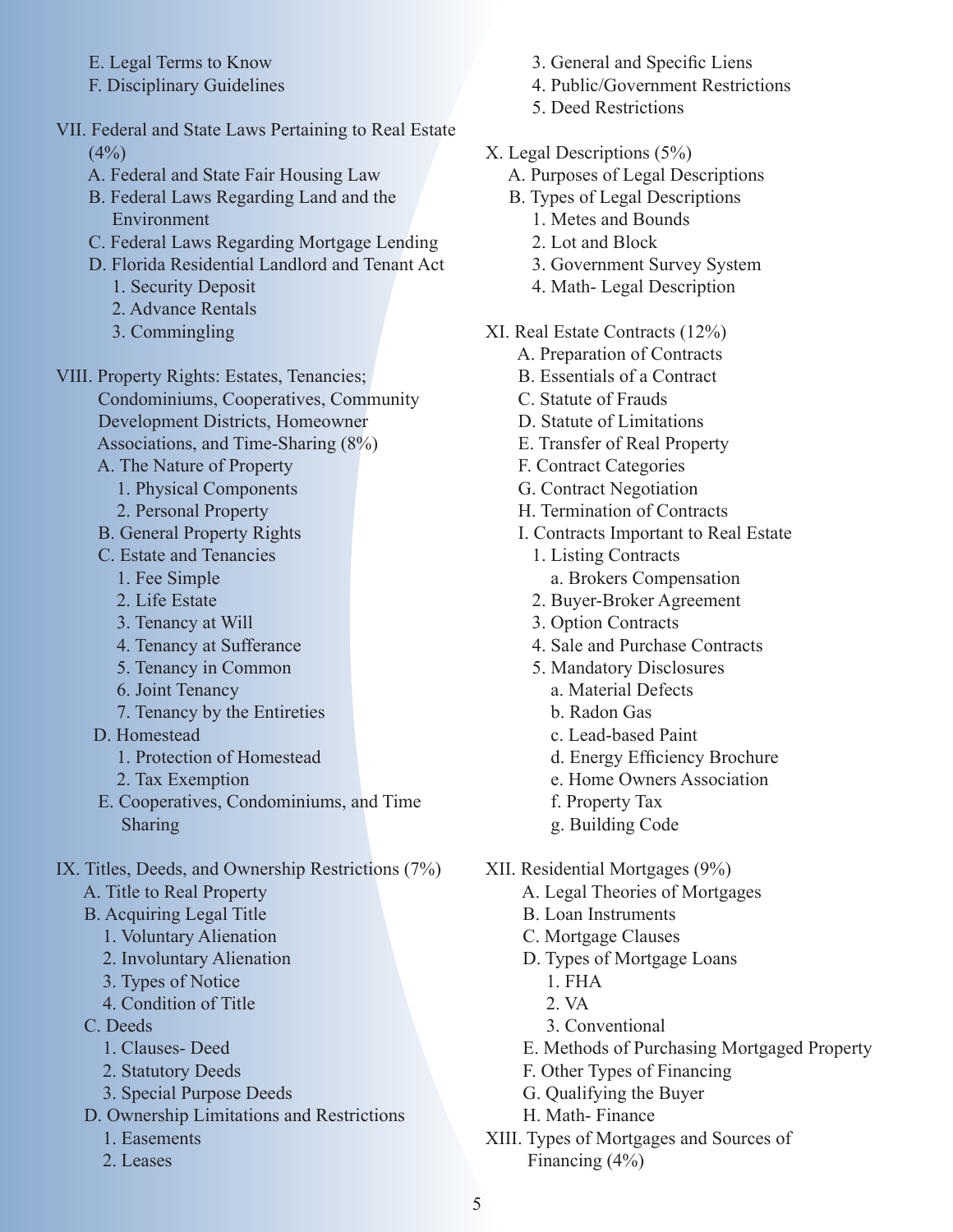- A. The Mortgage Market and Money Supply
- B. Federal Regulatory Bodies
- C. Primary Mortgage Market
- D. Secondary Mortgage Market
- E. Mortgage Fees

XIV. Real Estate Related Computations and Closing of Transactions (6%)

- A. Math- Computations
- B. Closing Statements
- XV. Real Estate Markets and Analysis (1%) A. Characteristics of the Real Estate Market
- XVI. Real Estate Appraisal (8%)
	- A. Appraisal Regulation/USPAP
	- B. Market Value
	- C. Approaches to Estimating Real Property Value
		- 1. Sales Comparison Approach
		- 2. Cost-Depreciation Approach
		- 3. Income Capitalization Approach
- D. Comparative Market Analysis (CMA)
- E. Broker Price Opinion (BPO)
- XVII. Real Estate Investments and Business
	- Opportunity Brokerage (2%)
	- A. Real Estate as an Investment
	- B. Analyzing Investment Properties
	- C. Assessment of Risks
	- D. Leverage
	- E. Business Brokerage
- XVIII. Taxes Affecting Real Estate (3%)
	- A. City and County Property Taxes 1. Math- Taxes
	- B. Federal Income Taxes
- XIX. Planning and Zoning (1%)
	- A. Local Planning Agency
	- B. The Planning Process
	- C. Zoning Laws and Code Enforcement

# **PILOT TESTING**

The Examination may contain a small number of experimental or "pilot test" questions. The purpose of including pilot test questions within the examination is to expand and improve the bank of questions from which future examinations will be drawn. This is a common practice used by many national and state examination programs and is a critical step in ensuring the continued reliability and validity of these examinations.

In the event that pilot test questions are included within the examination, these questions will NOT be counted when computing scores. Additional time will be given for answering the pilot test questions. The time allowed for testing has been evaluated to ensure there is adequate time for completing test questions and pilot questions.

Pilot questions are NOT identified. If the pilot questions were identified, many of the candidates would skip them, and the results would not be valid. The development of a good examination requires accurate candidate response information for the pilot questions.

# **TEST TAKING ADVICE**

The advice offered here is presented primarily to help you demonstrate knowledge and maximize your chances of passing the examination.

•Read all instructions carefully.

•For best results, pace yourself by periodically checking your progress. This will allow you to make any necessary adjustments.

•Be sure to record an answer for each question, even the items about which you are not completely sure. You can note the questions you wish to reconsider on the computer testing system and return to them later.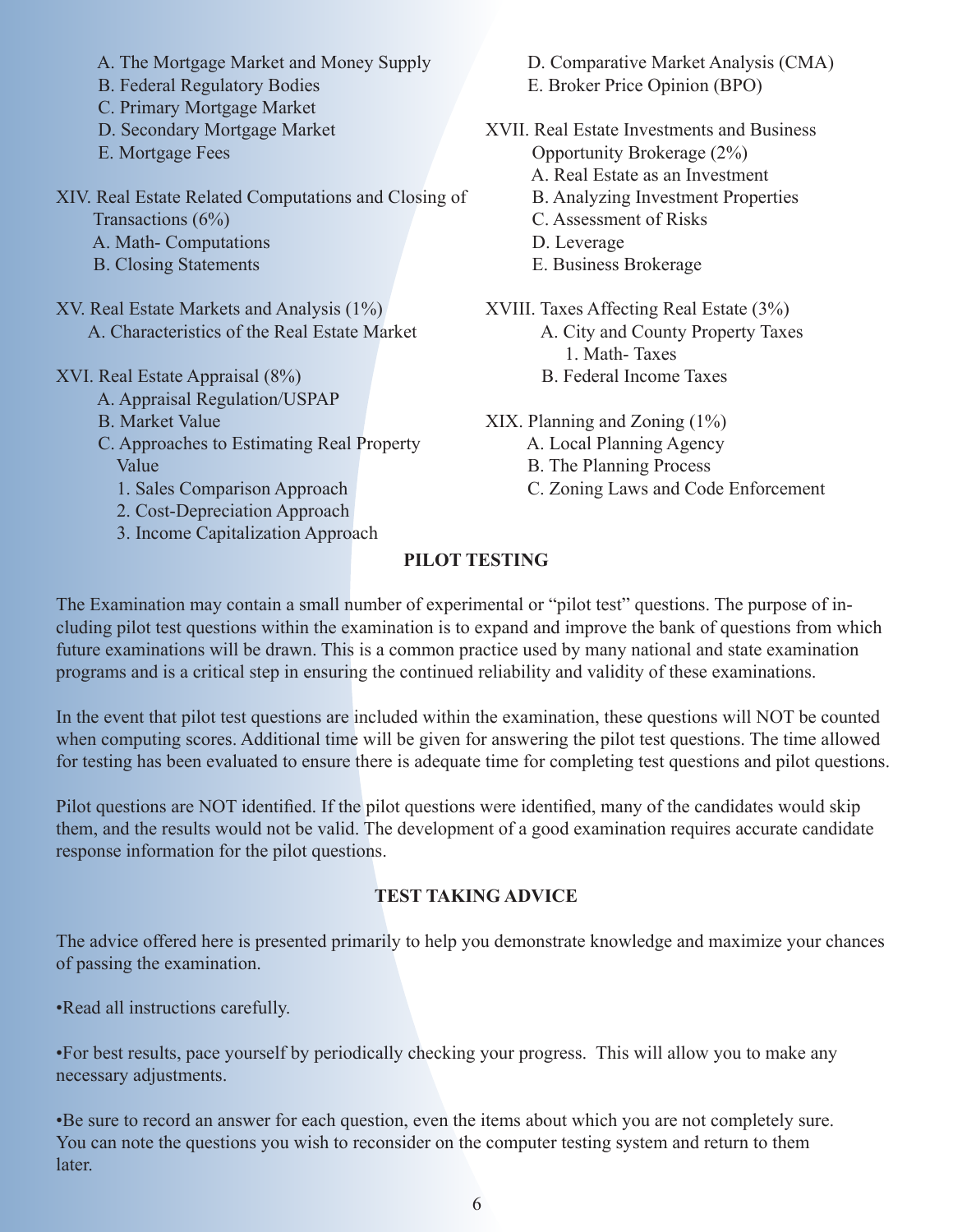•Alert a Proctor or Test Center Manager to any problems that may occur during the examination. Do not wait until the examination is over to inform someone about a problem.

#### **SUPPLIES**

It is expressly understood by each candidate that the State of Florida, and/or the Department of Business and Professional Regulation, and the Department's staff hereby assume absolutely no liability of any nature whatsoever for any items of the candidate's personal property which may have been brought to, left at, or left outside the examination site.

It is further understood that the candidate's admission to the examination shall hereby constitute the candidate's full, knowing, and complete waiver of any and all such claims against the State of Florida, and/or the Department of Business and Professional Regulation, and the Department's staff.

#### **What to bring:**

All candidates will be required to bring the following items to the testing center on the day of the examination:

•Personal items are not permitted in the examination room. Any personal items such as toiletries, snacks, etc must be encased in a clear plastic bag, no larger than 8" X 11" in size and kept in the locker provided by the vendor.

•Two forms of valid signature identification, one of which is government issued: driver's license, state identification card, passport or military identification card. **Student or employment I.D. cards and photo bearing credit cards are not acceptable as picture bearing identification.** Candidates will not be admitted without showing proper identification. Your name and address must match what was submitted on your application.

•Florida Division of Real Estate Authorization Notice (if received prior to testing), a copy of your Certificate of Pre-licensing Education Completion, Florida Bar Card and or Letter of Equivalency from Division of Real Estate. If the original was mailed to the Division of Real Estate or the Department of Business and Professional Regulation with the authorization application, a photocopy of the certificate must be brought to the testing center each time you test. If the Certificate of Pre-licensure Education Completion is not presented at the testing center you will not gain access to the examination.

•Calculators are permitted if they are silent, hand-held, battery-operated, nonprinting, and without an alphabetic keypad. Standard (nonprinting) four-function electronic calculators are recommended for the Instructor examination; however, financial calculators with an alpha button are allowed. This includes but is not limited to financial calculators like HP 12,17,18,19; TX Inst. BA Series and Calculated Industries Qualifier Plus. The device cannot be an information storage device, such as a PDA, Palm Pilot, or word processing device.

•To better serve our "English as a second language" candidates, the Bureau of Education and Testing is permitting the use of foreign language translation dictionaries during the examination. Translation dictionaries shall contain word-for-word or phrase translations ONLY. Dictionaries that contain definitions of words, explanations of words, or handwritten notes may NOT be used.

•Electronic translation dictionaries are NOT recommended as most will have more than word-for-word or phrase translations, an alphabetic keypad, have mathematical formulas and stored memory capabilities. Should these electronic translation devices have these capabilities; these devices WILL be rejected by the Proctor or Test Center Manager in NOT being suitable for the test site environment.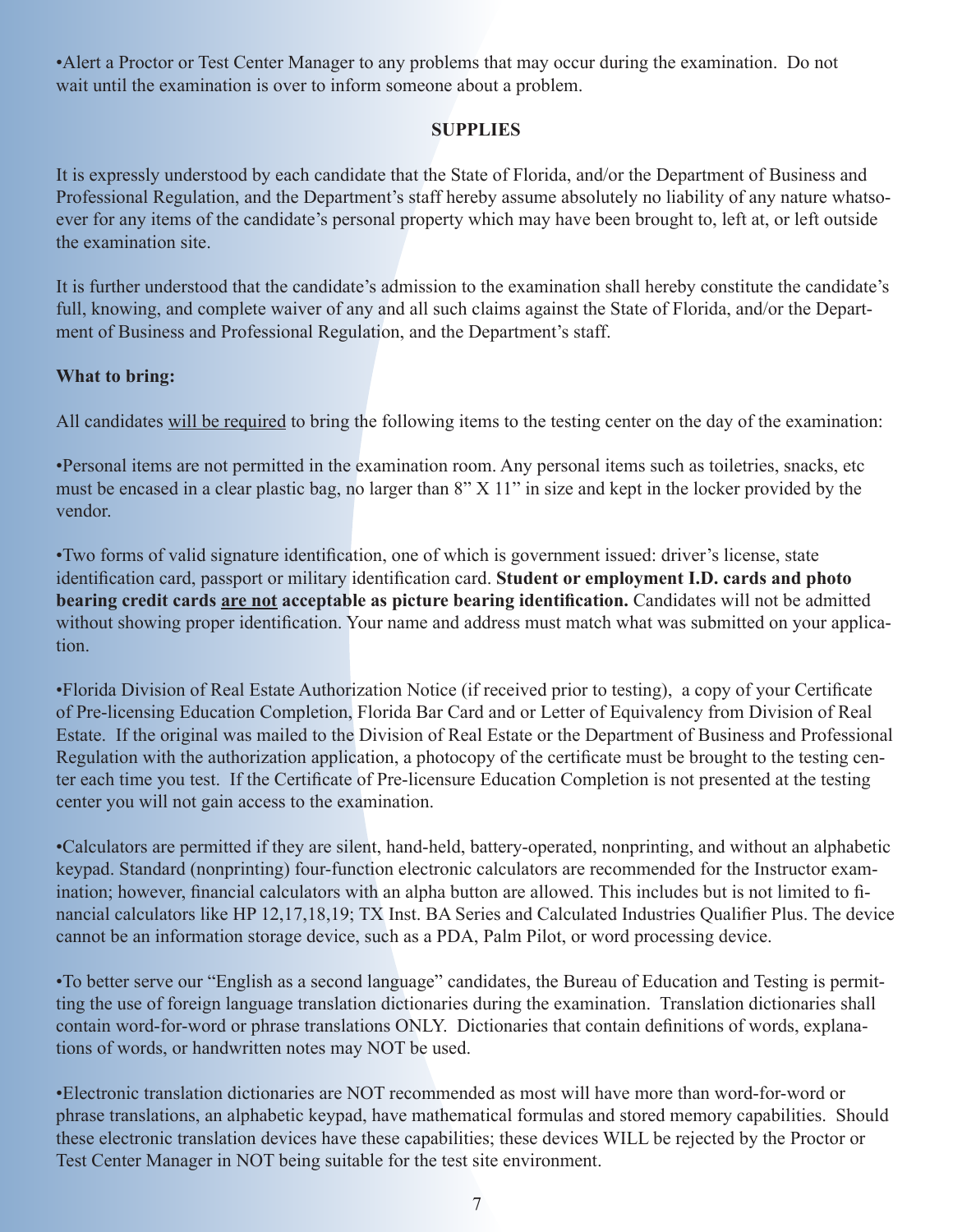•Testing Center staff will inspect and approve each dictionary before it can be used during the examination. In order to maintain security and to ensure fairness to all candidates, candidates are limited to the use of a single dictionary.

•If you have any questions concerning acceptable translation dictionaries, please contact the Bureau of Education and Testing, Examination Administration Unit at 850.488.5952, or you may Fax your question to 850.922.1228.

#### **What not to bring:**

Unauthorized supplies, those not listed in this Candidate Information Booklet, will be subject to removal by the Department's representative at the examination site.

The following items are NOT allowed in the examination room:

- •Cameras, tape recorders, or computers
- •Pagers, electronic transmitting devices, or telephones (watches with alarms or beepers should be set so that they will NOT sound or go off during the examination administration)
- •Any bound or loose leaf reference materials and notes
- •Dictionary, thesaurus, or other spelling aids
- •Canisters of mace, pepper spray, or other personal defense items
- •Purses, briefcases, portfolios, fanny packs, or backpacks

#### **REFERENCES**

The following list of Florida Law and Rules and Federal Regulations, may be of use candidates preparing for the examination.

#### **PRINTABLE LAW BOOKLET**

#### <http://www.myfloridalicense.com/dbpr/servop/testing/booklets.html>

This booklet is not a study guide and is in no way intended to replace your study material which is provided by your approved Real Estate Instructor and School. This booklet is intended to provide a direct access to Chapter 475, Florida Statutes, Part I and 61J2, Florida Administrative Code. This booklet is updated continually, but please reference the Florida Statutes and Administrative Code website before reviewing this booklet.

#### **FLORIDA STATUTES**

#### **and FLORIDA ADMINISTRATIVE CODE**

FLORIDA STATUTES: http://www.leg.state.fl.us

#### FLORIDA ADMINISTRATIVE CODE: https://www.flrules.org/

1. Chapter 475, Part I, Florida Statutes, Real Estate Brokers, Sales Associates, and Schools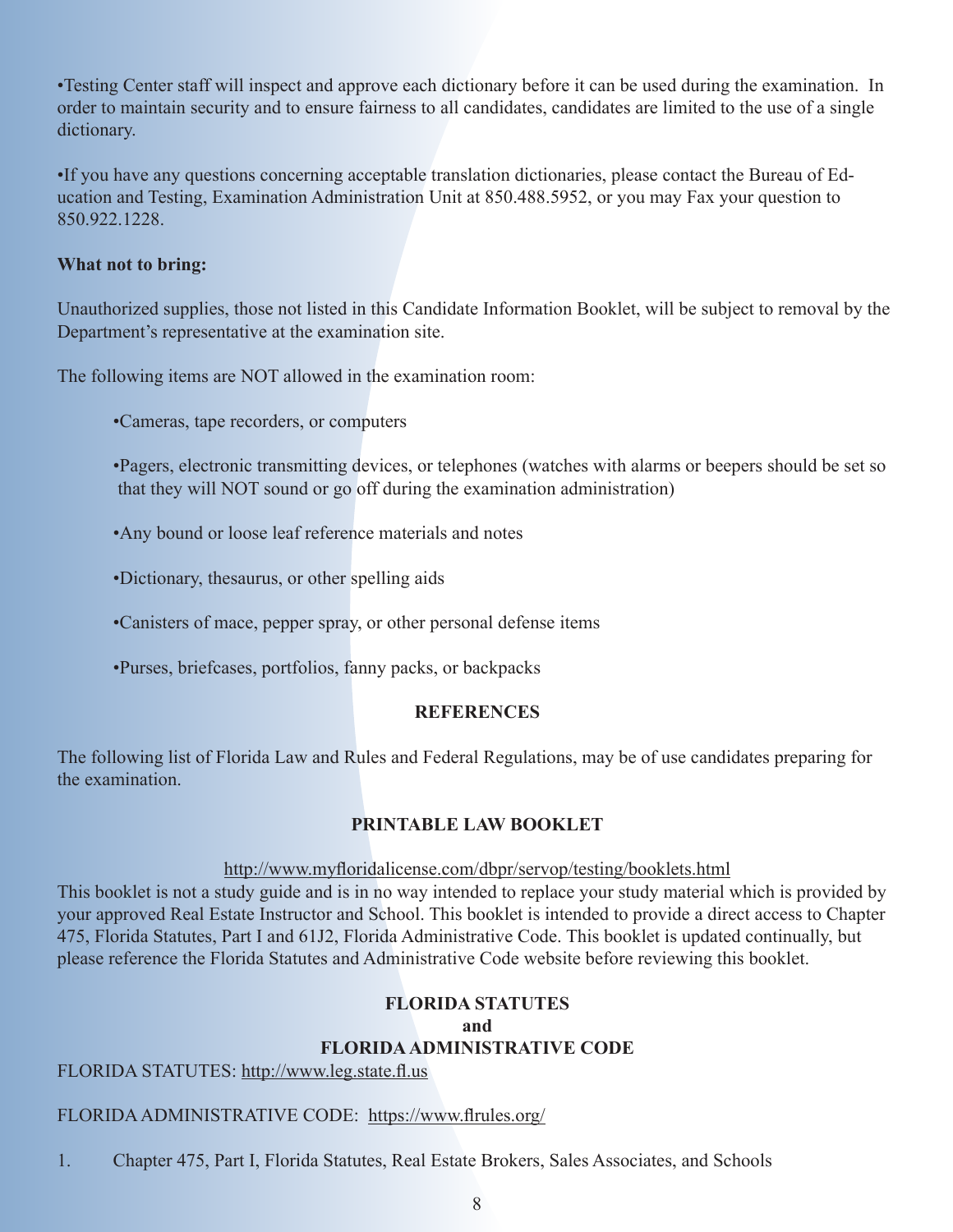- 2. Chapter 455, Florida Statutes: Business and Professional Regulation: General Provisions
- 3. Chapter 61J2, F.A.C., Division of Real Estate, Florida Real Estate Commission (FREC)
- 4. Chapter 20, Florida Statutes: Organizational Structure Executive Branch
- 5. Chapter 83, Florida Statutes: Landlord and Tenant Nonresidential Tenancies, Residential Tenancies, and Self-Service Storage Space
- 6. Chapter 95, Florida Statutes: Limitations: Limitations of Actions; Adverse Possession
- 7. Chapter 120, Florida Statutes: Administrative Procedure Act
- 8. Chapter 163, Florida Statutes: Intergovernmental Programs
- 9. Chapter 173, Florida Statutes: Foreclosure of Municipal Tax and Special Assessment Liens
- 10. Chapter 193, Florida Statutes: Assessments (Florida Green Belt Law of 1959)
- 11. Chapter 196, Florida Statutes: Exemptions (Homestead Exemptions, etc.)
- 12. Chapter 197, Florida Statutes: Tax Collections, Sales and Liens
- 13. Chapter 201, Florida Statutes: Excise Tax on Documents
- 14. Chapter 215, Florida Statutes: Financial Matters: General Provisions
- 15. Chapter 553, Florida Statutes: Building Construction Standards
- 16. Chapter 542, Florida Statutes: Combinations Restricting Trade or Commerce
- 17. Chapter 605, Florida Statutes: Limited Liability Companies
- 18. Chapter 607, Florida Statutes: Corporations
- 19. Chapter 609, Florida Statutes: Common Law Declarations of Trust
- 20. Chapter 617, Florida Statutes: Corporations Not For Profit
- 21. Chapter 619, Florida Statutes: Nonprofit Cooperative Associations
- 22. Chapter 620, Florida Statutes: Partnership Laws
- 23. Chapter 621, Florida Statutes: Professional Service Corporations and Limited Liability Companies
- 24. Chapter 673, Florida Statutes: Uniform Commercial Code: Negotiable Instruments
- 25. Chapter 689, Florida Statutes: Real and Personal Property: Conveyances of Land and Declarations of Trust
- 26. Chapter 695, Florida Statutes: Record of Conveyances of Real Estate
- 27. Chapter 701, Florida Statutes: Assignment and Cancellation of Mortgages
- 28. Chapter 712, Florida Statutes: Marketable Record of Titles to Real Property
- 29. Chapter 718, Florida Statutes: Condominiums
- 30. Chapter 719, Florida Statutes: Cooperatives
- 31. Chapter 720, Florida Statutes: Homeowners' Associations
- 32. Chapter 721, Florida Statutes: Vacation and Timeshare Plans
- 33. Chapter 725, Florida Statutes: Unenforceable Contracts
- 34. Chapter 726, Florida Statutes: Fraudulent Transfers
- 35. Chapter 727, Florida Statutes: General Assignments
- 36. Chapter 732, Florida Statutes: Probate Code: Intestate Succession and Wills
- 37. Chapter 733, Florida Statutes: Probate Code: Administration of Estates
- 38. Chapter 760, Florida Statutes: Florida Civil Rights
- 39. Chapter 865, Section 865.09: Florida's Fictitious Name Act

#### **FEDERAL REGULATIONS / UNITED STATES CODE**

#### Websites:

<http://www.ecfr.gov/cgi-bin/ECFR?page=browse> <http://www.archives.gov/federal-register/cfr/about.html> <http://www4.law.cornell.edu/uscode>

1. Title 12, Chapter 27, Sections 2601 through 2617, United States Code: Real Estate Settlement Procedures 2. Title 15, Chapter 41, Subchapter I, Part A, Sections 1601-1615, United States Code: Consumer Credit Cost Disclosure (Truth-In-Lending Act)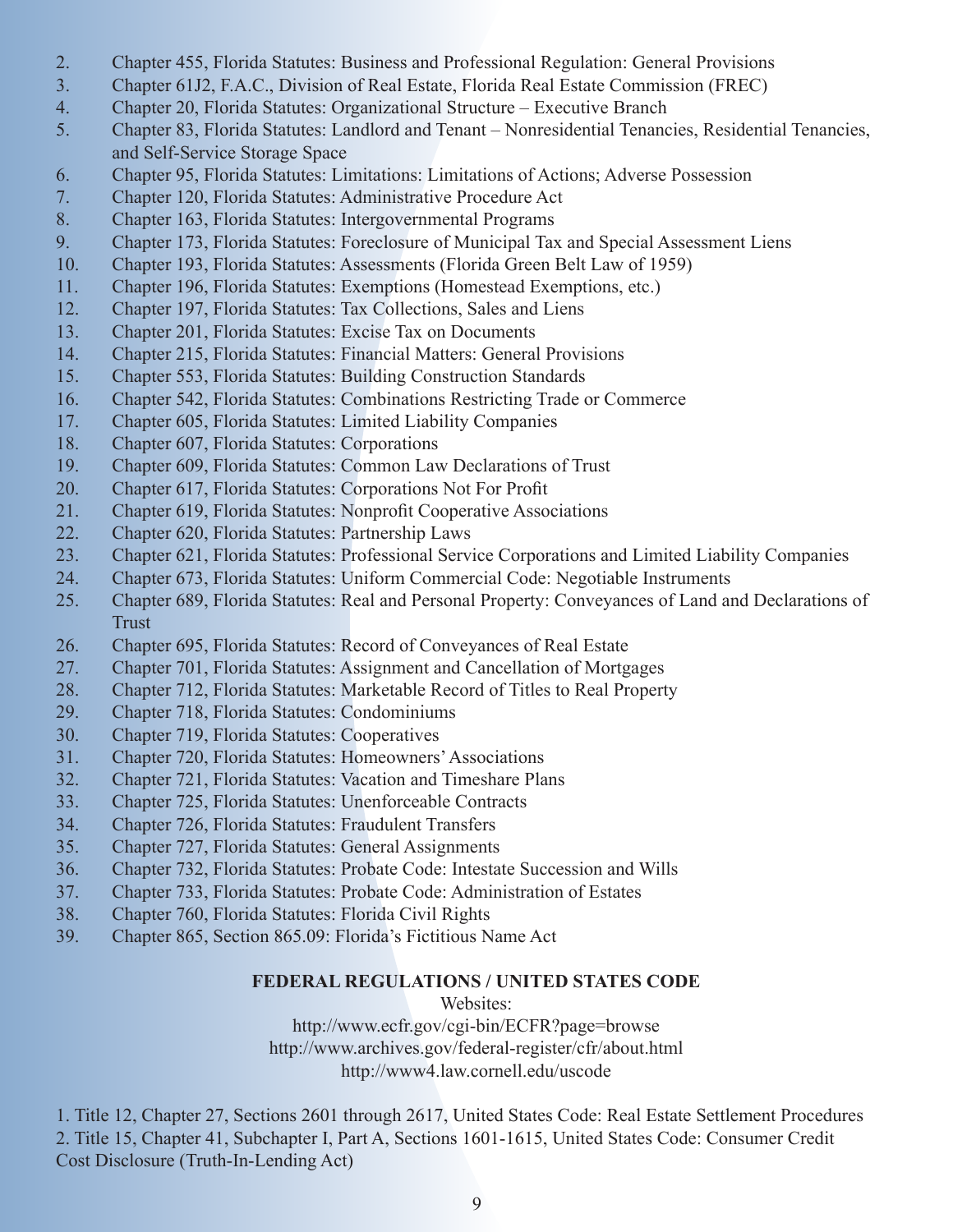3. Title 15, Chapter 41, Subchapter IV, Section1691 through 1691f, United States Code: Equal Credit Opportunity Act

4. Title 15, Chapter 42, Sections 1701-1720, United States Code: Interstate Land Sales Full Disclosure

5. Title 42, Chapter 21, Sections 1981 through 2000h-6, United States Code: Civil Rights (Civil Rights Act of 1964, Civil Rights Act of 1991, etc.)

6. Title 42, Chapter 45, Section 3601 through Section 3631, United States Code: Fair Housing (amended in 1988) (Title VIII, Civil Rights Act of 1968)

7. Title 42, Chapter 63A, Section 4851 through Section 4856, United States Code: Residential Lead-Based Paint Hazard Reduction

8. Title 42, Chapter 126, Sections 12101 through 12213, United States Code: Equal Opportunity for Individuals with Disabilities (American Disabilities Act of 1990 and Rehabilitative Act of 1973) http://www. usdoj.gov/crt/ada/adahom1.htm

# **IV. ADMINISTRATIVE POLICIES**

# **CHANGE AND CANCELLATION POLICIES**

If you wish to cancel your exam, you must contact Pearson VUE **2 DAYS** prior to your scheduled appointment. Cancelling an exam less than **2 DAYS** prior to your appointment or missing your exam may result in forfeiting your exam fees.

# **ABSENCE POLICY**

If you are unable to attend the examination for which you were scheduled, you may be excused for the following reasons:

- •Your illness or that of an immediate family member
- •Death in the immediate family
- •Disabling traffic accident
- •Court appearance or jury duty
- •Military duty

All candidates seeking excused absences must submit written verification and supporting documentation of the situation to Pearson VUE no later than four days after the original examination date. Documentation of medical absences must have the original signature of the medical practitioner. Stamped signatures will NOT be accepted. **You will be required to pay your examination in full, and possibly reapply to DBPR, if you do not show up for your exam appointment.**

#### **ADMISSION TO THE EXAMINATION**

When registering at the test center, you will be required to have the following items:

•Two forms of valid signature identification, one of which is government issued: driver's license, state identification card, passport or military identification card. **Student or employment I.D. cards and photo bearing credit cards are not acceptable as picture bearing identification.** Candidates will not be admitted without showing proper identification. Your name and address must match what was submitted on your application.

•A copy of your Certificate of Pre-Licensing Education Completion, Florida Bar Card or Letter of Equivalency. If the original was mailed to DBPR or the Division of Real Estate with the initial application, a photocopy of the certificate or letter must be brought to the testing center, every time you test to avoid delays or denied entry to the examination.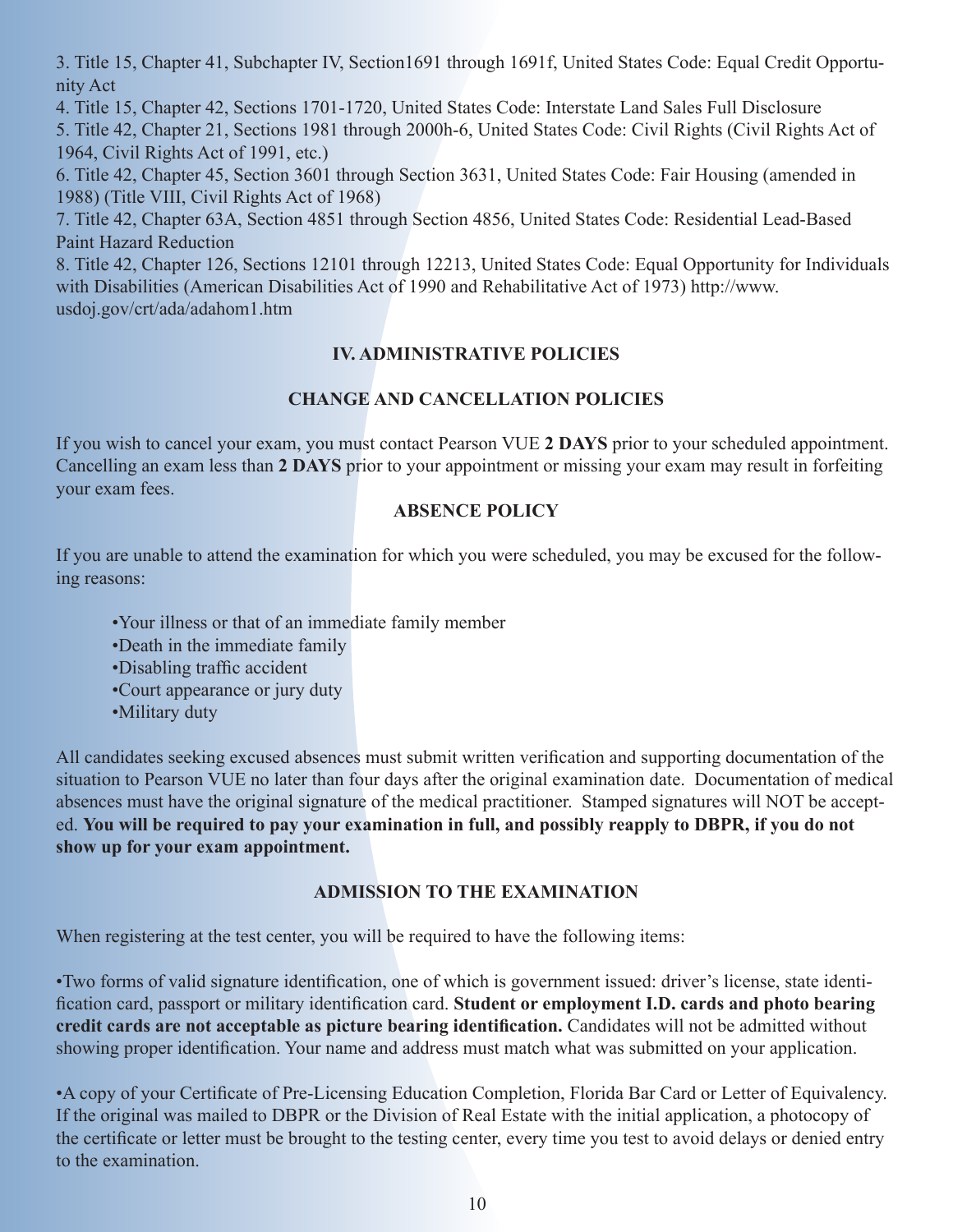#### **ADMISSION PROCEDURES**

•Please report to the test center thirty (30) minutes prior to your scheduled examination. As part of the checking–in process, a photo will be taken of the candidate prior to taking the exam. This photo will be visible on the candidate's exam result report. The Test Center Manager will assign you a seat and assist you with the computer. You may take up to fifteen (15) minutes to complete the tutorial and the Test Center Manager will answer any questions you may have about the computer testing unit at this time.

•The time you spend on the tutorial will NOT reduce the time allotted for taking your examination. When you feel comfortable with the computer testing unit, you may begin your examination. The time of the examination begins the moment you look at the first question on your examination.

•Your specific reporting time will be given to you when you make your examination reservation. Please allow yourself sufficient time to find the test center. Make sure you have all necessary documentation before you report for registration.

•At the completion of the examination, your score report will provide instructions on the next step of the licensure process.

# **LATE ARRIVALS**

Test Center Managers will review the daily schedule for that day to determine if the candidate can be accommodated due to tardiness. If the tardiness was caused by an emergency (i.e., car trouble, traffic accident, etc) the candidate must provide documentation of the event. If the candidate cannot be accommodated due to unexcused tardiness, they will be liable for the test fee for that day in addition to the new test fee and classified as a "No Show."

### **RULES FOR THE EXAMINATION**

•The examination materials, documents, or memoranda of any kind are not to be taken from the examination room.

•Listen carefully to the instructions given by the Test Center Manager and read all directions thoroughly. Test Center Managers are NOT qualified or authorized to answer questions concerning examination content. However, if you have any procedural questions, they will do their best to assist you.

•If you have a concern about the content of an examination question, please request a "Candidate Comment Form<sup>"</sup>

•You must have the Test Center Manager's permission to leave the examination room. You will NOT be allowed additional time to make up for time lost.

•Smoking will not be permitted in an examination room or in the restrooms, based on the October 1985 Florida Clean Indoor Air Act.

•Do not bring food into an examination room. If applicable, a lunch break will be provided. Drinks are allowed in spill proof containers. Children and visitors are NOT allowed in the test center.

•You are NOT permitted to take personal belongings such as briefcases, large bags, study materials, extra books, or papers into the testing room. Any such materials brought into the testing room will be collected and returned to you when you have completed the test. Pearson VUE and the Department are NOT responsible for lost or misplaced items.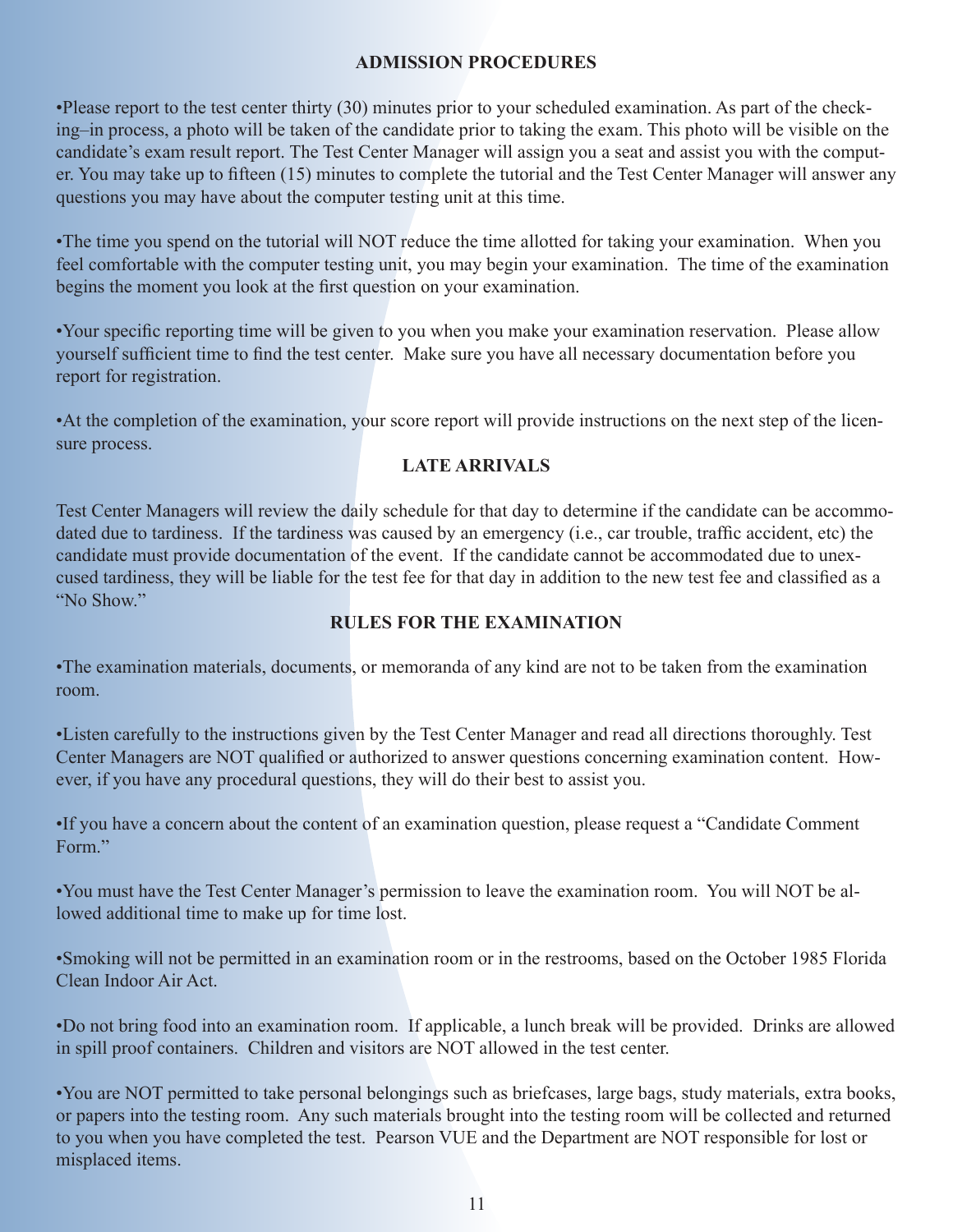•Under NO circumstances will you be permitted to work beyond the time allotted for the examination. Time limits are generous; you should have ample time to answer all questions and check all work.

#### **APPAREL**

Please dress comfortably, but appropriately, for the examination. The examination room is usually climate controlled. However, it is not always possible to maintain a temperature suitable to each candidate, and from time to time there are maintenance problems beyond the Department's or Pearson VUE's control.

It is suggested that you bring a sweater or jacket in case the temperature is cooler than your individual preference.

# **CHANGE OF ADDRESS**

If an address change occurs after your examination administration, please make corrections at http://www.My-FloridaLicense.com or by completing the change of address form provided at the end of this booklet.

# **CHANGE OR CORRECTION OF NAME**

If you have a name change or correction, please send a copy of notarized legal documentation to the Central Intake Unit-License Maintenance immediately.

#### **SPECIAL TESTING ACCOMMODATIONS**

The Department of Business and Professional Regulation certifies that it will comply with the provisions of the Americans with Disabilities Act (42 USCG Section 12101, et seq.) and Title VII of the Civil Rights Act, as amended (42 U.S.C.2000e, et seq.), in accommodating candidates who, because of a disability, need special arrangements to enable them to take an examination.

All applicants for an examination or a reexamination who desire special testing accommodations due to a **disability** must submit a written request to the Special Testing Coordinator prior to each exam. Do not submit your accommodation request with your exam application: it must be sent directly to;

Department of Business and Professional Regulation Bureau of Education and Testing Special Testing Coordinator 2601 Blair Stone Road Tallahassee, Florida 32399-0791

[For more information regarding special testing accommodations, please visit webpage:](http://www.myfloridalicense.com/dbpr/servop/testing/ADA.html) http://www.myfloridalicense.com/dbpr/servop/testing/ADA.html or call 850.487.9755

#### **V. SCORING INFORMATION AND GRADE NOTIFICATION**

#### **SCORING PROCEDURES**

All questions are equally weighted. The grading process includes a statistical analysis of each question on the examinations. Questions found to be statistically deficient are subject to further review. In the event that this review leads to a change in the answer key that affects your score, you will be sent an amended grade report 2-3 weeks after the examination.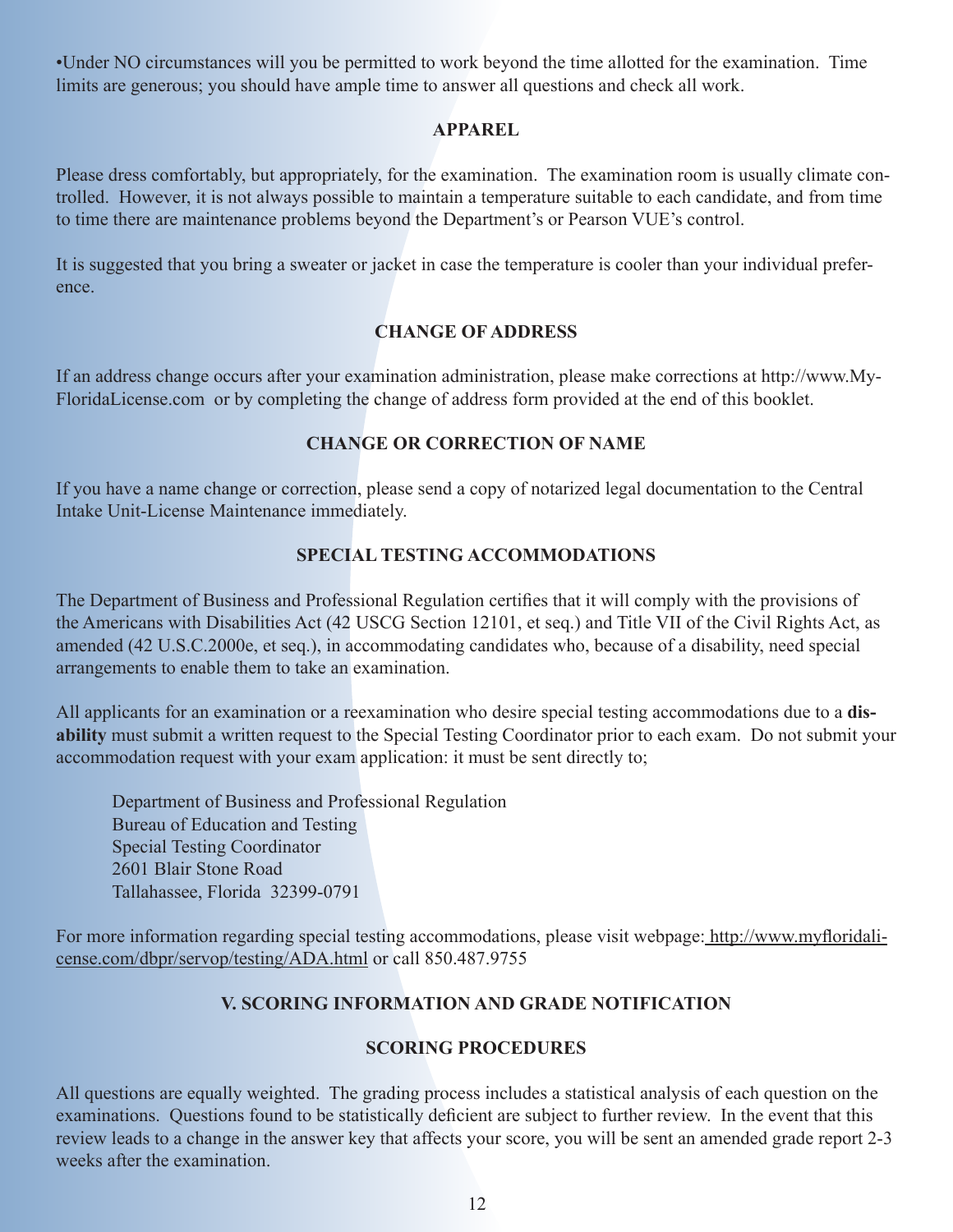Sales Associate examination shall be graded on the basis of 100 points for a perfect examination. A candidate who receives a grade of 75 points or higher will have successfully completed the examination.

### **NOTIFICATION OF RESULTS**

All candidates will receive an official photo-bearing exam result report immediately following completion of their examination. Please verify that all information is correct on your exam result report prior to leaving the test center.

#### **EXAMINATION REVIEW & CHALLENGE PROCESS**

Candidates who fail an examination are entitled to review the questions they answered incorrectly, under such terms and conditions as may be prescribed by the Department of Business and Professional Regulation. Candidates are entitled to review only their most recent examination. The candidate shall be permitted to review only those questions the candidate answered incorrectly.

The request to review must be made within 21 days from the date of the examination and can be scheduled by going online to[: http://www.PearsonVUE.com o](https://home.pearsonvue.com/)r by calling 1.888.204.6230.

The same security requirements observed at the examination will be followed during the review session. Reviews will be held at a Pearson VUE testing center.

#### **Review Fees**

#### [Computer Based Testing Examination and Review Fee Matrix](http://www.myfloridalicense.com/dbpr/servop/testing/documents/cbt_exam_review_fees.pdf)

#### **Review Session**

The review session is considered to be an extension of the examination administration. Only the candidate may attend the review session. Proper identification is required to obtain entry. There will be no talking or note taking of any kind. Candidates are usually given one-half of the exam administration time. For example, a 2 hour and 30 minute examination will only receive 1 hour and 15 minutes to review. Candidate will not be able to see their original exam book since it is not retained, after the exam.

#### **Challenge Process**

Written challenges are accepted for DBPR developed examinations. Candidates are given an opportunity during the review session to note in writing, on the computer, any objections they have to questions answered incorrectly. The challenges are forwarded to the Bureau of Education and Testing for review by a Psychometrician and subject matter experts to determine if there is any merit to the candidate's objection.

The response time to challenges, on average, is approximately 21 days. Due to the confidential nature of the examinations, the only response you will receive is "credit" or "no credit" for each challenged question. Credit will only apply to the candidate who reviewed and challenged. Per Rule 61-11.017(g) the candidate's challenges must be submitted in writing during the scheduled review. Any challenges or supporting documentation submitted after the candidate has left the review room shall not be accepted.

For informal review and formal hearing procedures visit [http://www.myfloridalicense.com/dbpr/servop/testing/ExamReview.html.](http://www.myfloridalicense.com/dbpr/servop/testing/ExamReview.html)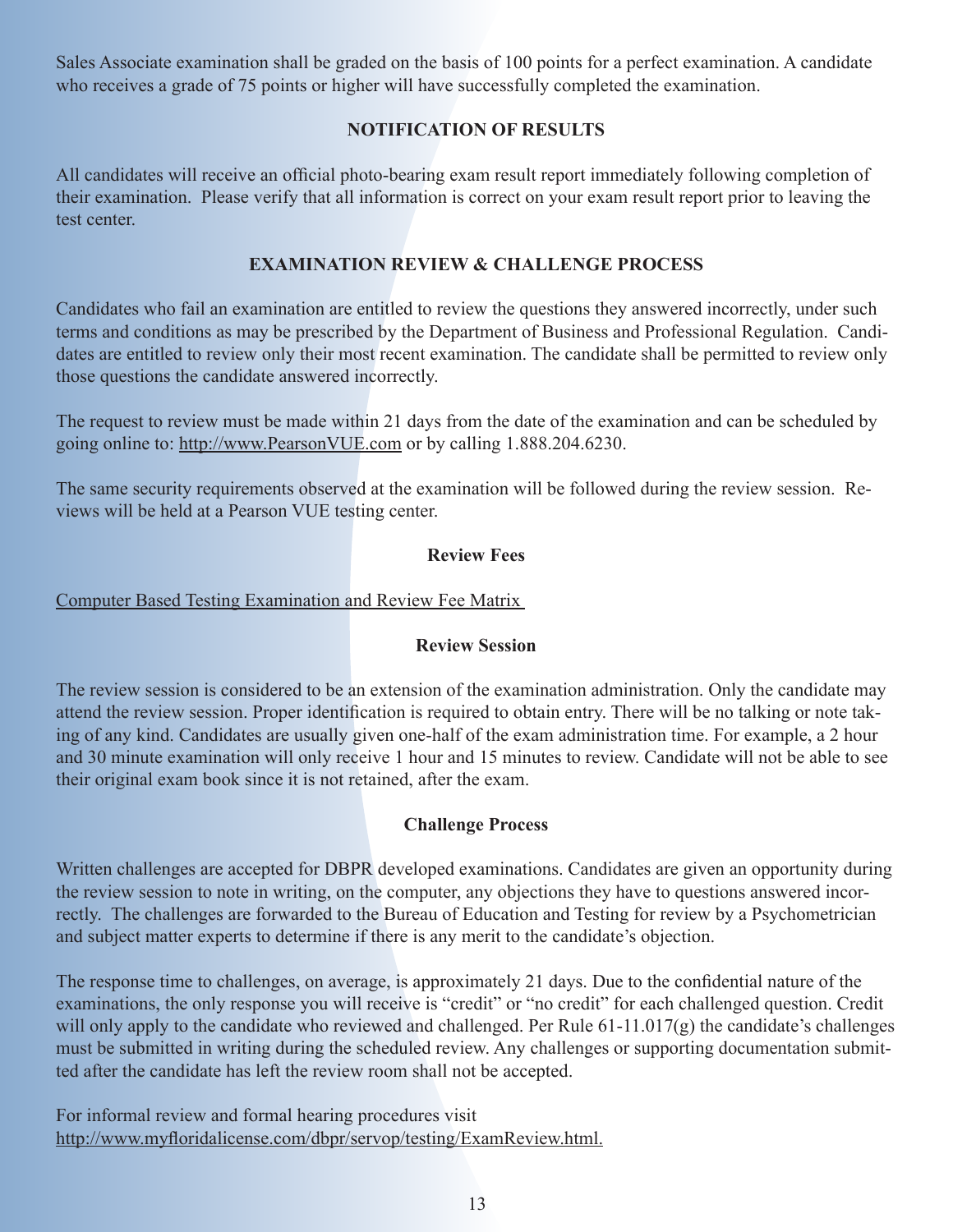#### **VI. APPENDIX**

#### **POINTS OF CONTACT**

#### PLEASE CONTACT THE APPROPRIATE OFFICE FOR QUESTIONS REGARDING THE FOLLOWING:

#### **Application Policies and Fees**

Customer Contact Center 2601 Blair Stone Road Tallahassee, Florida 32399-0791 850.487.1395

#### **Scheduling, Grade Notification, and Reviews**

Pearson VUE, Inc. Customer Care at 1.888.204.6289 Website [www.PearsonVUE.com](https://home.pearsonvue.com/)  Fax-Back System at 1.800.274.8920

#### **Formal Hearings**

Department of Business and Professional Regulation Bureau of Education and Testing – Review Office 2601 Blair Stone Road Tallahassee, Florida 32399-0791 850.488.5952

#### **Requests for Special Testing Accommodations**

Examination Administration Unit - Special Testing Department of Business and Professional Regulation Bureau of Education and Testing 2601 Blair Stone Road Tallahassee, Florida 32399-0791 850.487.9755

#### **FOR INFORMATION REGARDING HOTELS OR DIRECTIONS TO THE EXAMINATION SITE, CONTACT THE CHAMBER OF COMMERCE IN THE CITY WHERE YOUR EXAMINATION HAS BEEN SCHEDULED.**

**Visit our website at: [http://www.myfloridalicense.com/dbpr](http://www.myfloridalicense.com/dbpr/)**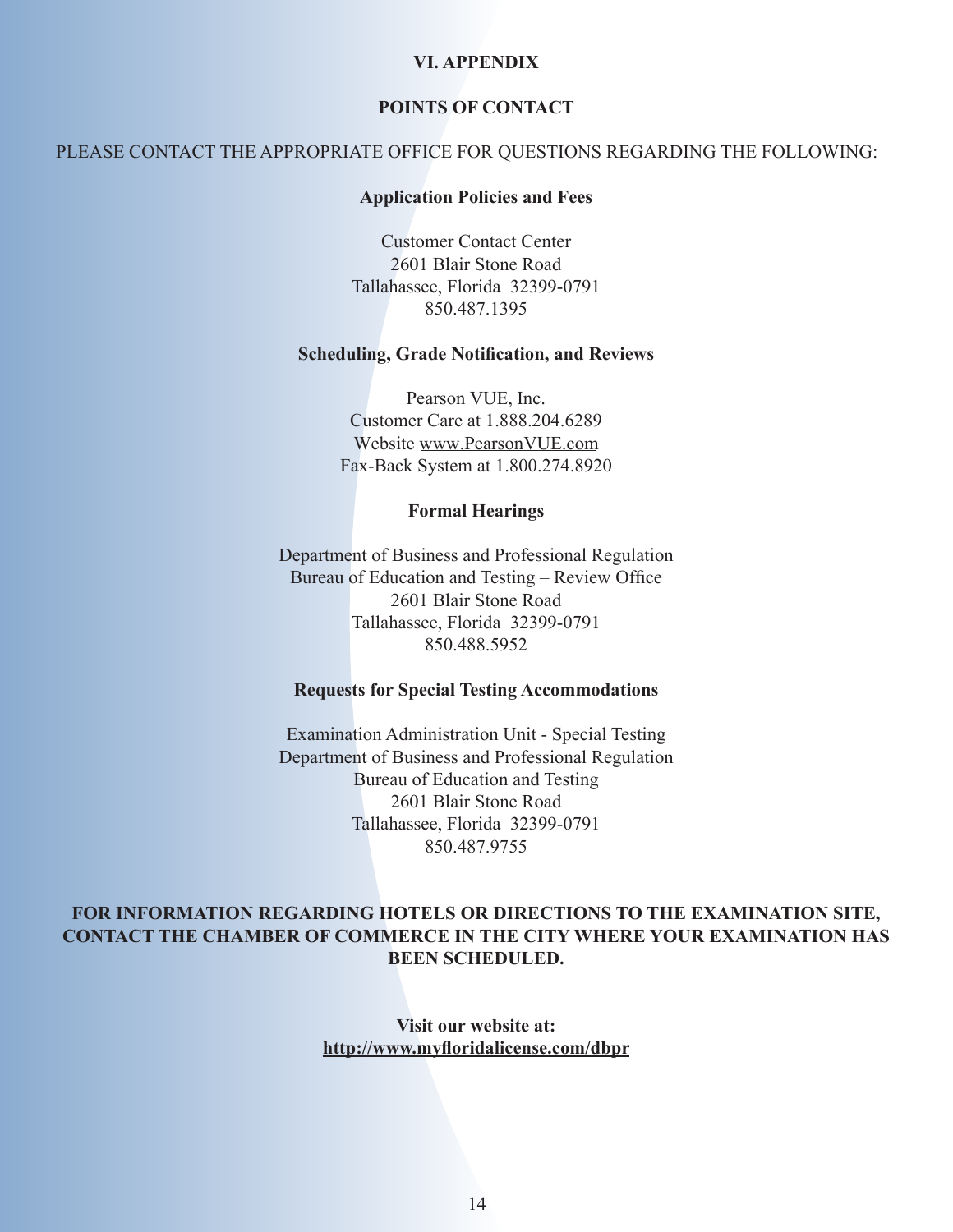Please fill out the change of address form below and return to:

**Florida Department of Business and Professional Regulation Central Intake Unit – License Maintenance 2601 Blair Stone Road Tallahassee, Florida 32399-0791 Fax: 850.487-9529**

#### ADDRESS CHANGE FORM

Please type or print in the appropriate spaces below if you have a change of address correction.

| NAME: NAME               |                                                                                                                                                                                                                                |                       |
|--------------------------|--------------------------------------------------------------------------------------------------------------------------------------------------------------------------------------------------------------------------------|-----------------------|
|                          | *SOCIAL SECURITY#: New York SOCIAL SECURITY #:                                                                                                                                                                                 |                       |
|                          | EXAMINATION DATE: University of the contract of the contract of the contract of the contract of the contract of the contract of the contract of the contract of the contract of the contract of the contract of the contract o |                       |
|                          |                                                                                                                                                                                                                                |                       |
| <b>CANDIDATE NUMBER:</b> |                                                                                                                                                                                                                                |                       |
| PHONE NUMBERS:           |                                                                                                                                                                                                                                |                       |
|                          | Area Code/Home Number                                                                                                                                                                                                          | Area Code/Work Number |
|                          | OLD ADDRESS: NAME OF STREET ASSESSED AND ARRANGEMENT OF STREET AND RESIDENCE OF STREET AND RESIDENCE OF STREET                                                                                                                 |                       |
|                          | NEW ADDRESS: NEW ADDRESS:                                                                                                                                                                                                      |                       |
| SIGNATURE: NATURE:       |                                                                                                                                                                                                                                |                       |

NOTE: If your name has changed, please use your prior name on this form and contact the Central Intake Unit for name change information.

\*Under the Federal Privacy Act, disclosure of Social Security Numbers is voluntary, unless specifically required by Federal Statutes. In this instance, Social Security Numbers are mandatory pursuant to Title 42, United States Code, Sections 653 and 654; and Sections 455.203(9), 409.2577, and 409.2598, Florida Statutes. Social Security Numbers are used to allow efficient screening of applicants and licensees by a Title IV-D child support agency to assure compliance with child support obligations. Social Security Numbers must also be recorded on all professional and occupational license applications, and will be used for licensee identification pursuant to the Personal Responsibility and Work Opportunity Reconciliation Act of 1996 (Welfare Reform Act), 104 Pub.L. 193, Sec. 317.